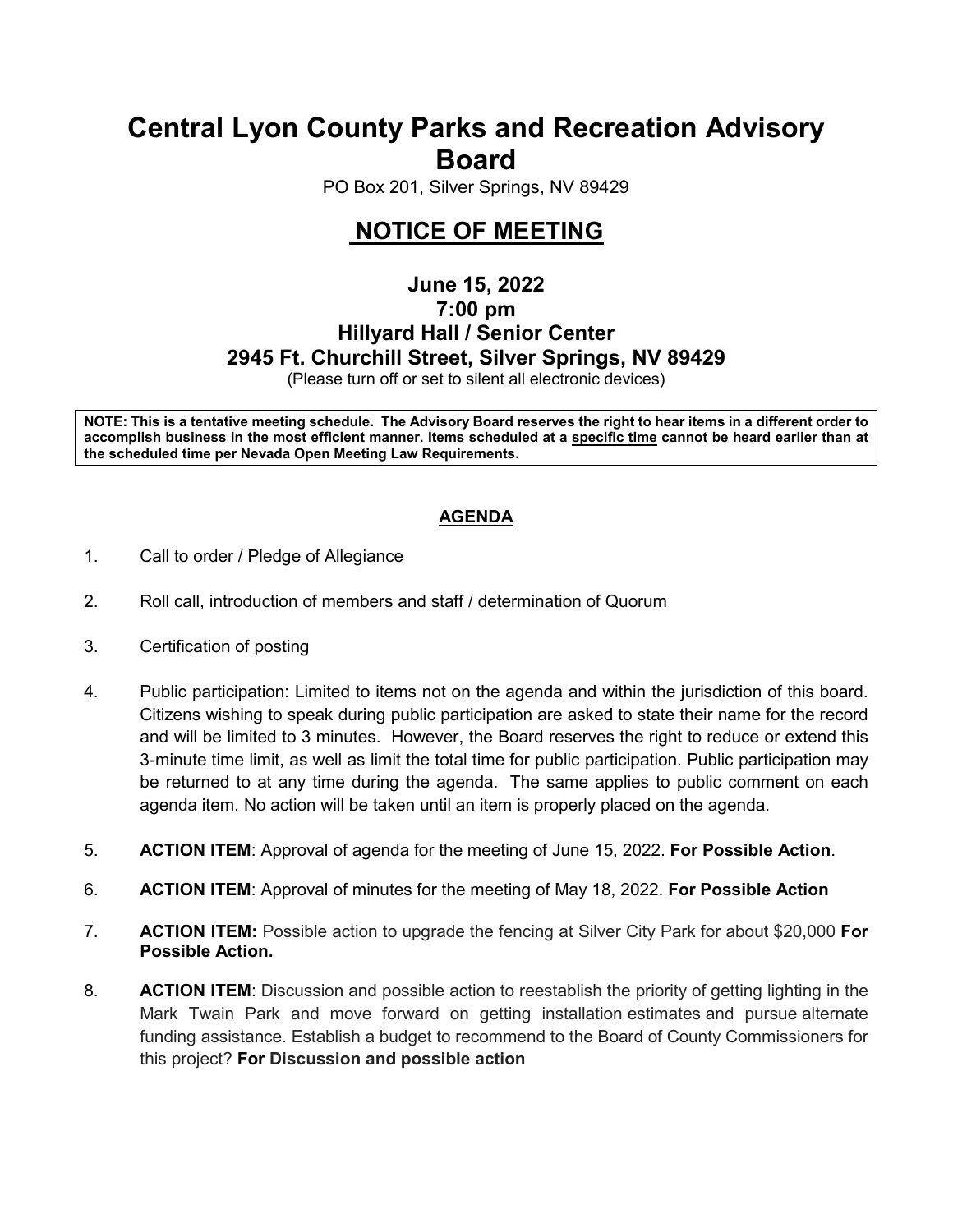- 9. **ACTION ITEM:** Discussion and possible action on set the date and time to accomplish a tour of the Central Lyon County Parks. **For Possible Action**
- 10. **ACTION ITEM:** Develop a "presentation" worksheet on parks projects for the Parks Department to present at monthly meetings. **For Possible Action.**
- 11. Lyon County staff reports:
	- A. Pocket Parks and facilities
	- B. Regional Parks
	- C. Proposed Park Projects and updates
- 12. Chair/Member comments.
- 13. Public participation: Limited to items not on the agenda and within the jurisdiction of this board. Citizens wishing to speak during public participation are asked to state their name for the record and will be limited to 3 minutes. However, the Board reserves the right to reduce or extend this 3-minute time limit, as well as limit the total time for public participation. Public participation may be returned to at any time during the agenda. The same applies to public comment on each agenda item. No action will be taken until an item is properly placed on the agenda.
- 14. Adjournment

**This agenda has been posted in accordance with the open meeting law at the Lyon County Administrative Complex. [http://www.lyon-county.org](about:blank)**

#### **[https://notice.nv.gov/Notice](about:blank)**

**Lyon County recognizes the needs and civil rights of all persons regardless of age, race, color, religion, sex, handicap, family status, or national origin. In accordance with Federal civil rights law and U.S. Department of Agriculture (USDA) civil rights regulations and policies, the USDA, its agencies, offices, and employees, and institutions participating in or administering USDA programs are prohibited from discriminating based on race, color, national origin, religion, sex, gender identity (including gender expression), sexual orientation, disability, age, marital status, family/parental status, income derived from a public assistance program, political beliefs, or reprisal or retaliation for prior civil rights activity, in any program or activity conducted or funded by USDA (not all bases apply to all programs). Remedies and complaint filing deadlines vary by program or incident.**

**Persons with disabilities who require alternate means of communication for program information (e.g., Braille, large print, audiotape, American Sign Language, etc.) should contact the responsible agency or USDA's TARGET Center at (202) 720- 2600 (voice and T) or contact USDA through the Federal Relay Service at (800) 877-8339. Additionally, program information may be made available in languages other than English.**

**To file a program discrimination complaint, complete the USDA Program Discrimination Complaint Form, AD-3027, found on-line a[t http://www.ascr.usda.gov/complaint\\_filing\\_cust.html](about:blank) and at any USDA office or write a letter addressed to USDA and provide in the letter all of the information requested in the form. To request a copy of the complaint form, call (866) 632-9992. Submit your completed form or letter to USDA by: (1) Mail: U.S. Department of Agriculture, Office of the Assistant Secretary for Civil Rights, 1400 Independence Avenue, SW, Washington, DC 20250-9410; Fax: (202) 690-7442; or Email: [program.intake@usda.gov](about:blank)**

**T.D.D. services available through 463-2301 or 463-6620 or 911 (emergency services) notice to persons with disabilities: members of the public who are disabled and require special assistance or accommodations at the meeting are requested to notify the Commissioners'/Manager's office in writing at 27 S. Main Street, Yerington, NV 89447, or by calling (775) 463- 6531 at least 24 hours in advance**

**Lyon County is an equal opportunity provider.**